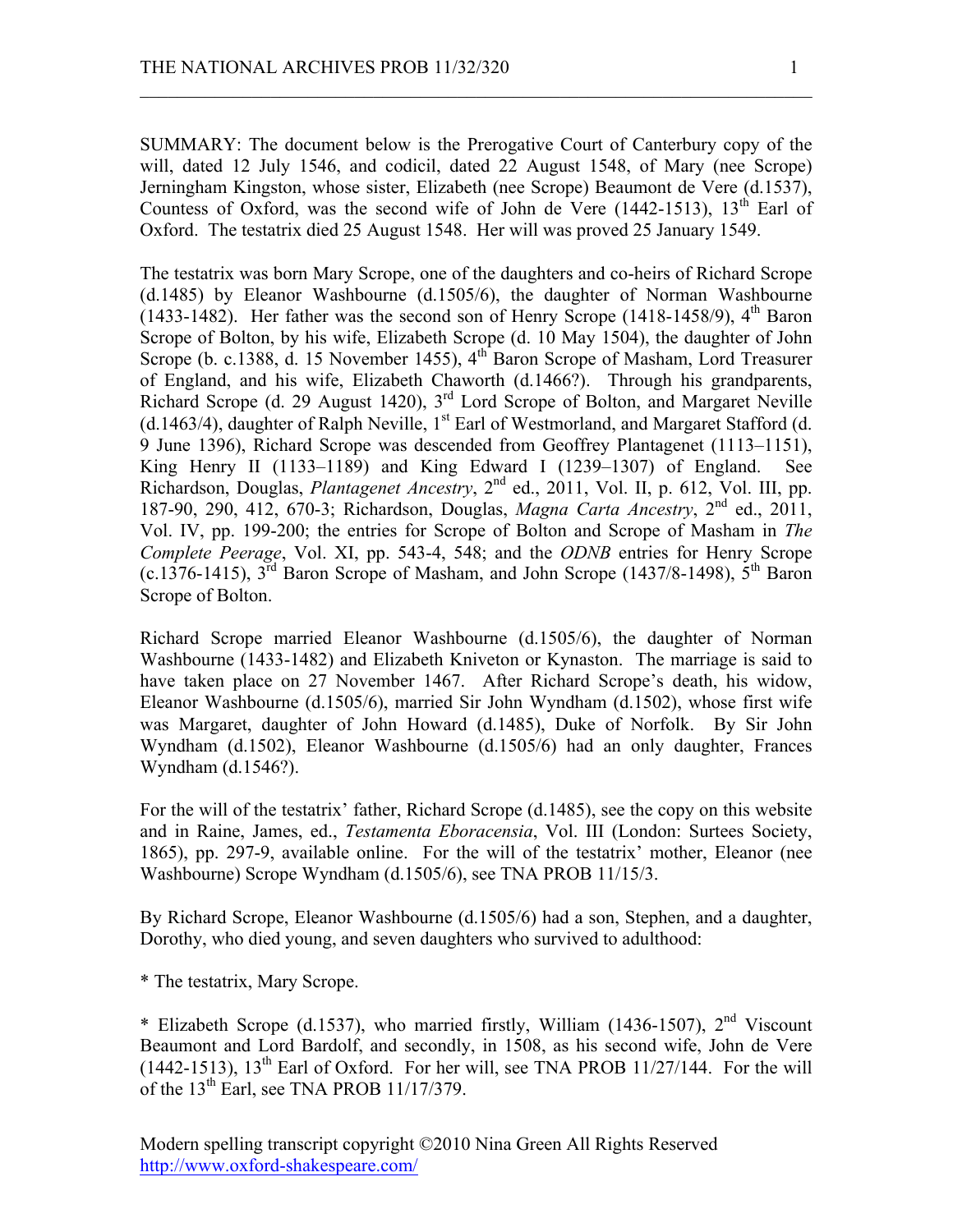\* Eleanor Scrope, who married her stepbrother, Sir Thomas Wyndham (d.1522) of Felbrigg. For his will, see TNA PROB 11/21/53. Their eldest son, Sir Edmund Wyndham (d.1569) married Susan Townshend, the daughter of Roger Townshend (d.1551) and Amy Brewes. See Moreton, C.E., *The Townshends and Their World* (Oxford: Clarendon Press, 1992), p. 39.

 $\mathcal{L}_\text{max}$  , and the contribution of the contribution of the contribution of the contribution of the contribution of the contribution of the contribution of the contribution of the contribution of the contribution of t

\* Margaret Scrope (d.1515), who married Edmund de la Pole (1472?-1513),  $8<sup>th</sup>$  Earl of Suffolk, a claimant to the throne who was executed in 1513. For her will, see TNA PROB 11/18/128. Edmund de la Pole's paternal grandparents were William de la Pole (1396-1450),  $1<sup>st</sup>$  Duke of Suffolk (executed 1450), and Alice Chaucer (d.1475), the grand-daughter of Geoffrey Chaucer, author of *The Canterbury Tales*. At one time the Earls of Oxford owned the Ellesmere manuscript of Chaucer's *Canterbury Tales*, which contains a 'balade' on the House of Vere by one Rotheley in a hand dating from 1450- 1480. The de Vere ownership of the Ellesmere manuscript may have resulted from the fact that the  $13<sup>th</sup>$  Earl's wife, Elizabeth (d.1537), Countess of Oxford, was the sister-inlaw of Edmund de la Pole (1472?-1513), grandson of Alice Chaucer.

\* Katherine Scrope, who married Richard Audley of Swaffham, Norfolk, eldest son and heir of Sir John Audley (died 18 April 1530) of Swaffham Market, Norfolk, and his first wife, Muriel Brewes, daughter of Sir Thomas Brewes (d. 17 June 1482) of Little Wenham, Suffolk, by his second wife, Elizabeth Debenham (d.1503). The will of Sir John Audley, dated 12 January 1527 and proved 6 June 1532, indicates that his son, Richard, had predeceased him, leaving a son, John Audley. In 1531 Roger Townshend (d.1551), who had married Amy Brewse, the granddaughter of Sir Thomas Brewes (d. 17 June 1482) by his first wife, Margaret Calthorpe, sold the wardship of John Audley to Elizabeth de Vere (d.1537), Countess of Oxford, for £300, while keeping the wardship of Edmund Audley, John's younger brother, for himself (see Moreton, *supra*, pp. 6, 96, 125). By the time Elizabeth (d.1542), widow of Thomas Blake, esquire, and the second wife of Sir John Audley (d. 18 April 1530) made her will on 30 April 1541, Richard Audley's son, John Audley, appears to have died. For the will of Sir John Audley (d. 18 April 1530), see TNA PROB 11/24/1. For the will of Elizabeth Blake Audley (d.1542), see TNA PROB 11/29/21.

\* Jane [Joan] Scrope, who married Thomas Brewes [Brewse] (d.1514), of Little Wenham, Suffolk, son of Robert Brewes of Little Wenham (d. 7 December 1513) and Katherine Wingfield (d.1525), the daughter of Sir John Wingfield (d. 10 May 1481) of Letheringham and his wife Elizabeth FitzLewis (b. about 1426, d.1500?), and grandson of Sir Thomas Brewes (d. 17 June 1482) of Little Wenham, Suffolk, and his second wife, Elizabeth Debenham (d.1503). Through his maternal grandparents, Sir John Wingfield (d. 10 May 1481) of Letheringham and his wife Elizabeth FitzLewis (b. about 1426, d.1500?), Thomas Brewes (d.1514) was a descendant of King Edward I and Eleanor of Castile (see Richardson, *supra*, pp. 373-4). Jane Scrope and Thomas Brewes (d.1514) had three children: Ursula, a nun at Denny, buried at Little Wenham 9 December 1598; Sir John Brewes of Little Wenham, born 13 December 1512, died 13 February 1585, aged 73; and Giles Brewes of Denton, Norfolk (d.1558/9). For the foregoing, see the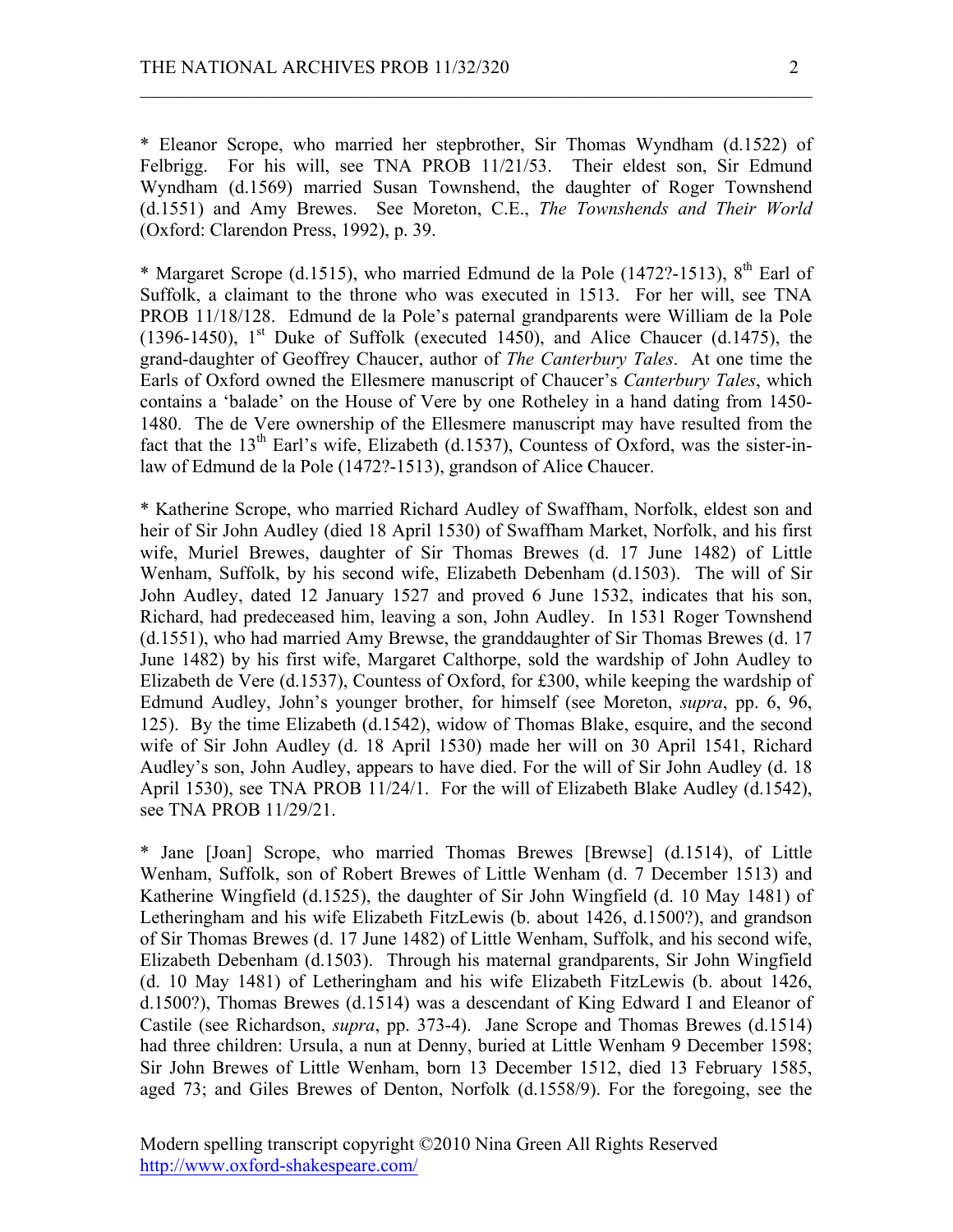Brewes pedigree in Crisp, Frederick Arthur, *Fragmenta Genealogica*, Vol. VIII (Bowie, Maryland: Heritage Books, 1996), pp. 57-60, available online; the discussion of the Brewes family in Moreton, *supra*, pp. 95-100; the will of Elizabeth (nee Debenham) Brewes (d.1503), TNA PROB 11/13/418; and the will of Thomas Brewes (d.1514), TNA PROB 11/18/97. Since Robert Brewes and Muriel Brewes were brother and sister, their children, Thomas Brewes (d.1514) and Richard Audley, were first cousins. Jane Scrope and her sister Katherine Scrope therefore married husbands who were first cousins.

 $\mathcal{L}_\text{max}$  , and the contribution of the contribution of the contribution of the contribution of the contribution of the contribution of the contribution of the contribution of the contribution of the contribution of t

\* Anne Scrope, a nun at Barking.

For the Scrope pedigree, see Norcliffe, Charles Best, ed., *The Visitation of Yorkshire in the Years 1563 and 1564 Made by William Flower*, Vol. 16, (London: Harleian Society, 1881), p. 280, available online. See also the daughters named in the will of the testatrix' mother, Eleanor (nee Washbourne) Scrope Wyndham (d.1505/6), TNA PROB 11/15/3.

It is of interest that Henry Scrope (b. c. 1373, beheaded 5 August 1415), 3<sup>rd</sup> Baron Scrope of Masham, elder brother of the testatrix's grandfather, John Scrope (b. c. 1388, d. 15 November 1455),  $4<sup>th</sup>$  Baron Scrope of Masham, is the Lord Scrope who is implicated in the Cambridge conspiracy in the anonymous play *Sir John Oldcastle*, and is the Lord Scrope of Masham who is executed for his alleged part in that conspiracy in Act II, Scene 2 of Shakespeare's *Henry V*.

The testatrix married, firstly, as his second wife, the courtier Edward Jerningham (d. 6 January 1515) of Somerleyton, by whom she is said to have had fours sons and a daughter:

\* Sir Henry Jerningham (d. 6 September 1572), who married Frances Baynham, the daughter of Sir George Baynham of Clearwell, Gloucestershire, by whom he had three sons, Henry, William and Francis, and two daughters, Mary, who married Sir Thomas Southwell (d.1568) of Woodrising, Norfolk, and Jeronyma, who married Charles Waldegrave.

\* Ferdinand Jerningham.

\* Edward Jerningham, born after the death of his father.

\* Edmund Jerningham (d. 9 February 1546), whose wardship was granted to the testatrix' second husband, Sir William Kingston. He was a Gentleman of the Bedchamber to King Henry VIII.

\* Elizabeth Jerningham, said to have been Maid of Honour to Queen Mary I; however since she is not mentioned in the will below, it would appear that she served the future Queen Mary while she was still Princess Mary.

See Betham, William, *The Baronetage of England*, Vol. I, (Ipswich: Burrell and Bransby, 1801), p. 227, available online; the will of the testatrix' second husband, Sir William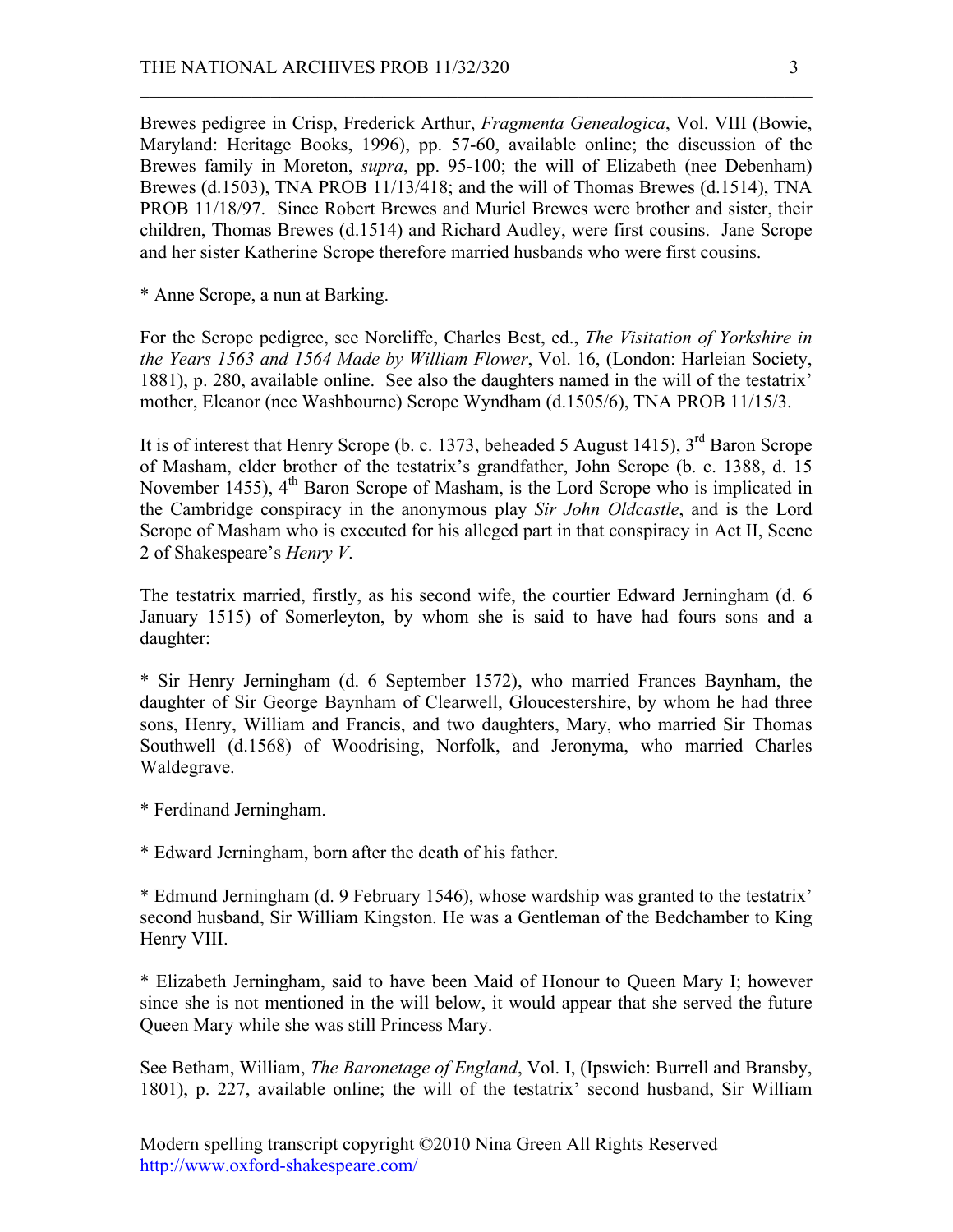Kingston, in which Edmund Jerningham is mentioned; and the will of Elizabeth de Vere (d.1537), Countess of Oxford, who leaves a bequest to her nephew, Edmund Jerningham (see TNA PROB 11/27/144).

 $\mathcal{L}_\text{max}$  , and the contribution of the contribution of the contribution of the contribution of the contribution of the contribution of the contribution of the contribution of the contribution of the contribution of t

The testatrix married, secondly, Sir William Kingston (d. 14 September 1540). For the testatrix' two marriages, see the *ODNB* entries for Sir William Kingston and the testatrix' son, Sir Henry Jerningham, and the wills of the testatrix' two husbands, Edward Jerningham, TNA PROB 11/18/104, and Sir William Kingston TNA PROB 11/28/542, and her son, Sir Henry Jerningham, TNA PROB 11/55/240, and daughter-in-law, Frances Baynham Jerningham, TNA PROB 11/66/340.

The will of the testatrix' sister, Elizabeth (d.1537), Countess of Oxford, contains bequests to the testatrix and her second husband, Sir William Kingston (c.1476–1540):

*Item, I give and bequeath to my brother, Sir William Kingston, knight, my Jesus of diamonds set in gold with 3 great pearls hanging at the same, also my 2 flagons of silver having my Lord of Oxenford's arms in them.*

*Item, I give and bequeath to my sister, Dame Mary, his wife, a basin and an ewer of silver chased gilt of the newest making afore the chance of fire, weighing 92 ounces; my goblet of gold graven with crankettes and mullets, weighing 13 ounces 1 quarter; and also my book of gold set with pearl.*

*Item, I give and bequeath to my sister, Dame Mary Kingston, and to my sister, Jane Brewes, all my samplers, evenly to be divided between them, and I will my said sister Kingston to have the choice.*

The testatrix' first husband, Edward Jerningham, had earlier been married to Margaret Bedingfield (d. 24 March 1504), by whom he had six sons and two daughers. However by the time the testatrix made her will, only three of her stepchildren by her marriage to Edward Jerningham were still living, her stepson, Sir John Jerningham, and her stepdaughters Lady Anne Grey (d. 1559) and Margaret Blennerhasset (who later married Robert Holdich):

*Item, I bequeath to my son-in-law, Sir John Jerningham, knight, a cup of silver and gilt to the value of five pound sterling.*

*Item, I bequeath to my Lady Anne Grey, my daughter-in-law, a goblet of silver & gilt with a cover, and a ring with a ruby.*

*Item, I bequeath to my daughter-in-law, Margaret Hasset [=Blennerhasset], a cruse of silver and gilt to the value of four marks sterling.*

For Lady Anne Grey, see Challen, W.H., 'Lady Anne Grey', *Notes and Queries*, 1963, Vol. 10, pp. 5-9. For the will of the testatrix' stepdaughter, Lady Anne Grey (d.1559), see TNA PROB 11/42B/3.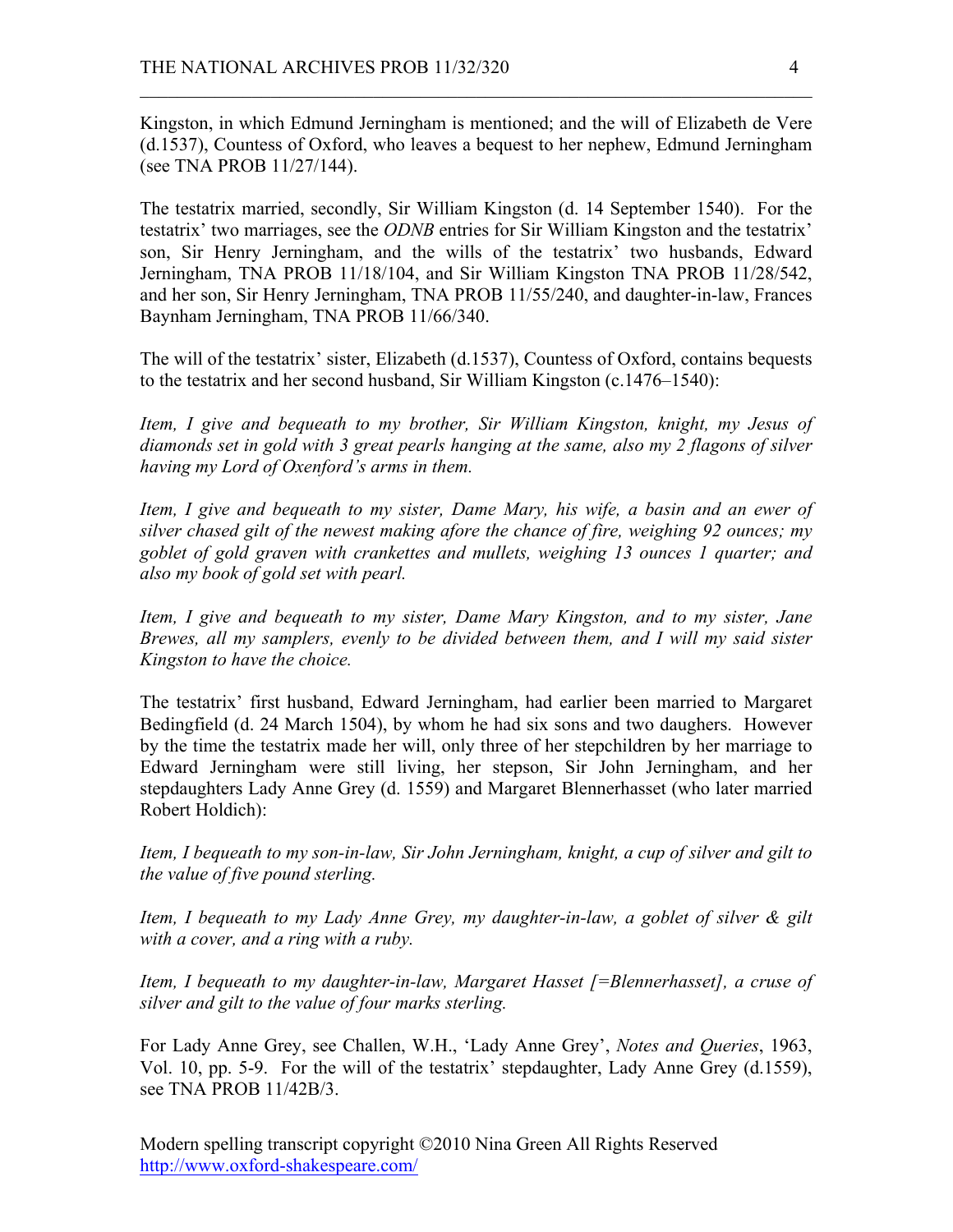Of the testatrix' own children by her marriage to Edward Jerningham, only her son, Sir Henry Jerningham, was alive at the time she made her will. He and his daughter, Mary, who later married Sir Thomas Southwell (d.1568) of Woodrising, but died without issue, were the principal beneficiaries of the testatrix' will. For the will of Sir Thomas Southwell, see TNA PROB 11/50/204.

 $\mathcal{L}_\text{max}$  , and the contribution of the contribution of the contribution of the contribution of the contribution of the contribution of the contribution of the contribution of the contribution of the contribution of t

The testatrix had no children by her marriage to her second husband, Sir William Kingston. He had two children by earlier marriages, Sir Anthony Kingston (d.1556), and Bridget Kingston. Bridget Kingston married Sir George Baynham of Clearwell, Gloucestershire (for whose will see TNA PROB 11/32/282), by whom she was the mother of Frances Baynham (d.1583), who married the testatrix' son, Sir Henry Jerningham. She is bequeathed a gold ring by the testatrix in the will below:

*Also I give to my daughter Frances, his wife, my ring of gold with a burage [=bridge?] of diamonds.*

The testatrix also leaves three bequests to the future Queen Mary:

*Item, I bequeath to my Lady Mary's Grace my thick book of prayers covered with gold.*

*Also I give and bequeath to my Lady Mary's Grace one piece of gold coined with th' arms of Spain upon it.*

*Also I give her six portagues of gold coined.*

The testatrix refers to Sir Walter Stonor (1477-1550), one of the supervisors of her will, as her cousin. He was the son of Thomas Stonor (1450-1512). See the *ODNB* entry for Sir Adrian Fortescue (c.1481–1539), and Richardson, Douglas, *Plantagenet Ancestry*, 2nd ed., 2011, Vol. III, pp. 294-6.

Strype records the following verses on a brass plate on the south wall of the old chancel of the Church of St Mary at Low Leyton commemorating Lady Mary Kingston:

*If you will the truth have, Here lieth in this grave, Directly under this stone, Good Lady Mary Kingston, Who departed this life, the truth to say, In the month of August, the twenty-fifth day, And as I do well remember, Was buried honourably the fourth day of September The year of Our Lord reckoned truly MVc forty and eight verily, Whose yearly obit and anniversary Is determined to be kept surely*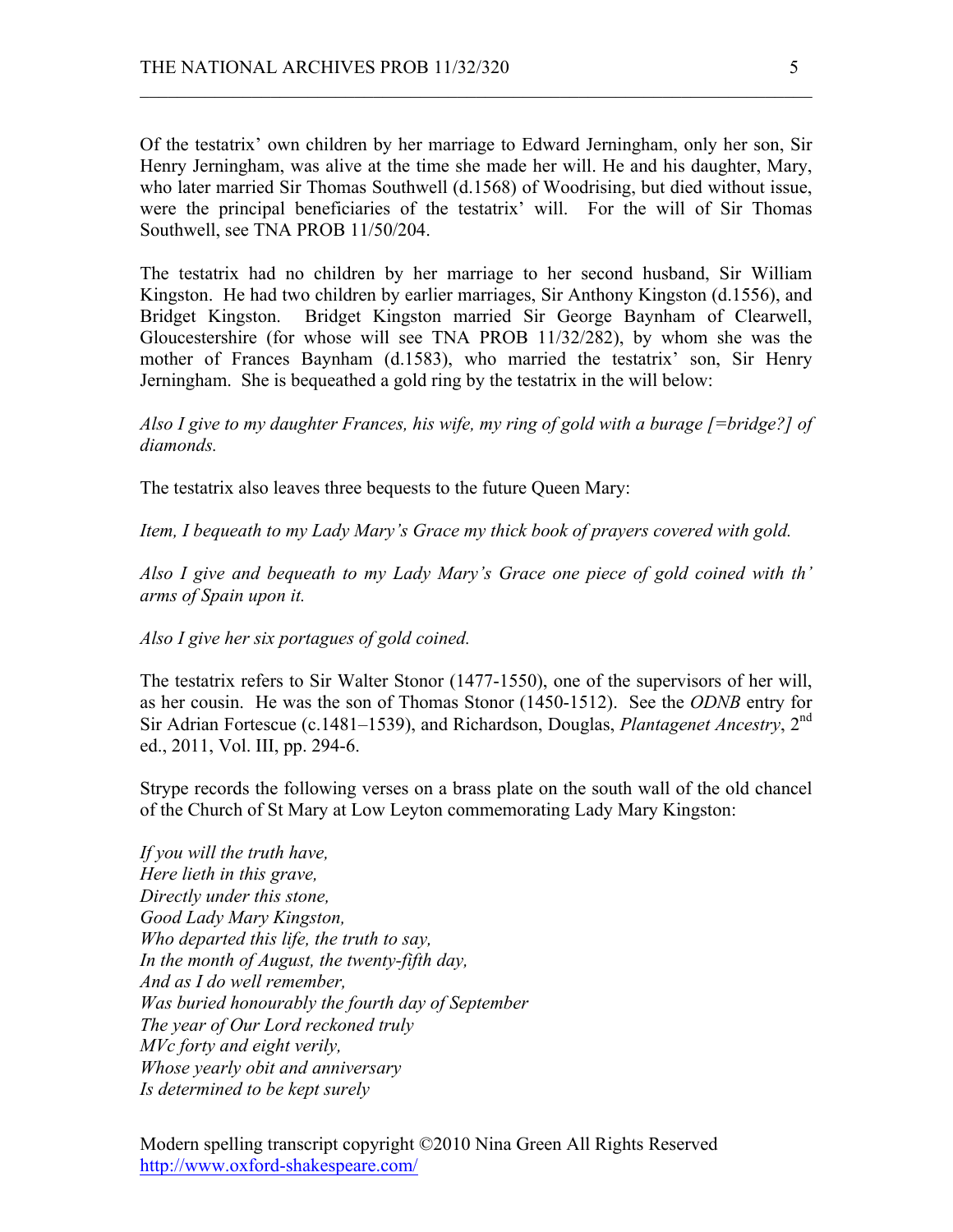*At the cost of her son, Sir Henry Jerningham, truly, Who was at this making Of the Queen's Guard chief captain.*

See Strype, John, *A Survey of the Cities of London and Westminster*, Appendix 1, Chapter 13, p. 115 at:

 $\mathcal{L}_\text{max}$  , and the contribution of the contribution of the contribution of the contribution of the contribution of the contribution of the contribution of the contribution of the contribution of the contribution of t

http://www.hrionline.ac.uk/strype/TransformServlet?page=app1\_115&display=normal.

For the testatrix' lease, dated 20 December 1536, of premises in the Blackfriars, see TNA E 303/9/180. For mention of her house in the Blackfriars, see also TNA C 66/831, mm. 32-3. See also Folger MS L.b.310.

RM: d{omi}ne marie Kingston Vidue def{uncte}

In the name of God, Amen. I, Mary Kingston, widow, the  $12<sup>th</sup>$  day of July in the year of Our Lord God a thousand five hundred forty and six, and in the  $38<sup>th</sup>$  year of the reign of our Sovereign Lord King Henry the Eight, being of whole mind & perfect remembrance, thanked be Our Lord God, do make and declare my last will and testament in manner and form as hereafter doth follow:

First, I bequeath my soul unto Almighty God, my Maker and my Redeemer, and to Our Lady Saint Mary, and to all the holy company of heaven, and my body to be buried at Painswick where my late husband, Sir William Kingston, Knight of the honourable Order of the Garter, whose soul God pardon, lieth buried;

Item, I will that my said husband's will be fulfilled in everything according to the true meaning and effect of the same;

Item, I bequeath to my Lady Mary's Grace my thick book of prayers covered with gold;

Item, I bequeath to my son-in-law, Sir Anthony Kingston, an image of Saint Anthony with a diamond and a pearl hanging at it, and my trussing bed of crimson velvet and cloth of gold;

Item, I bequeath to my son-in-law, Sir John Jerningham, knight, a cup of silver and gilt to the value of five pound sterling;

Item, I bequeath to my Lady Anne Grey, my daughter-in-law, a goblet of silver & gilt with a cover, and a ring with a ruby;

Item, I bequeath to my sister Brewse a hoop of gold with the Five Wounds engraved in it, and my book covered with purple velvet;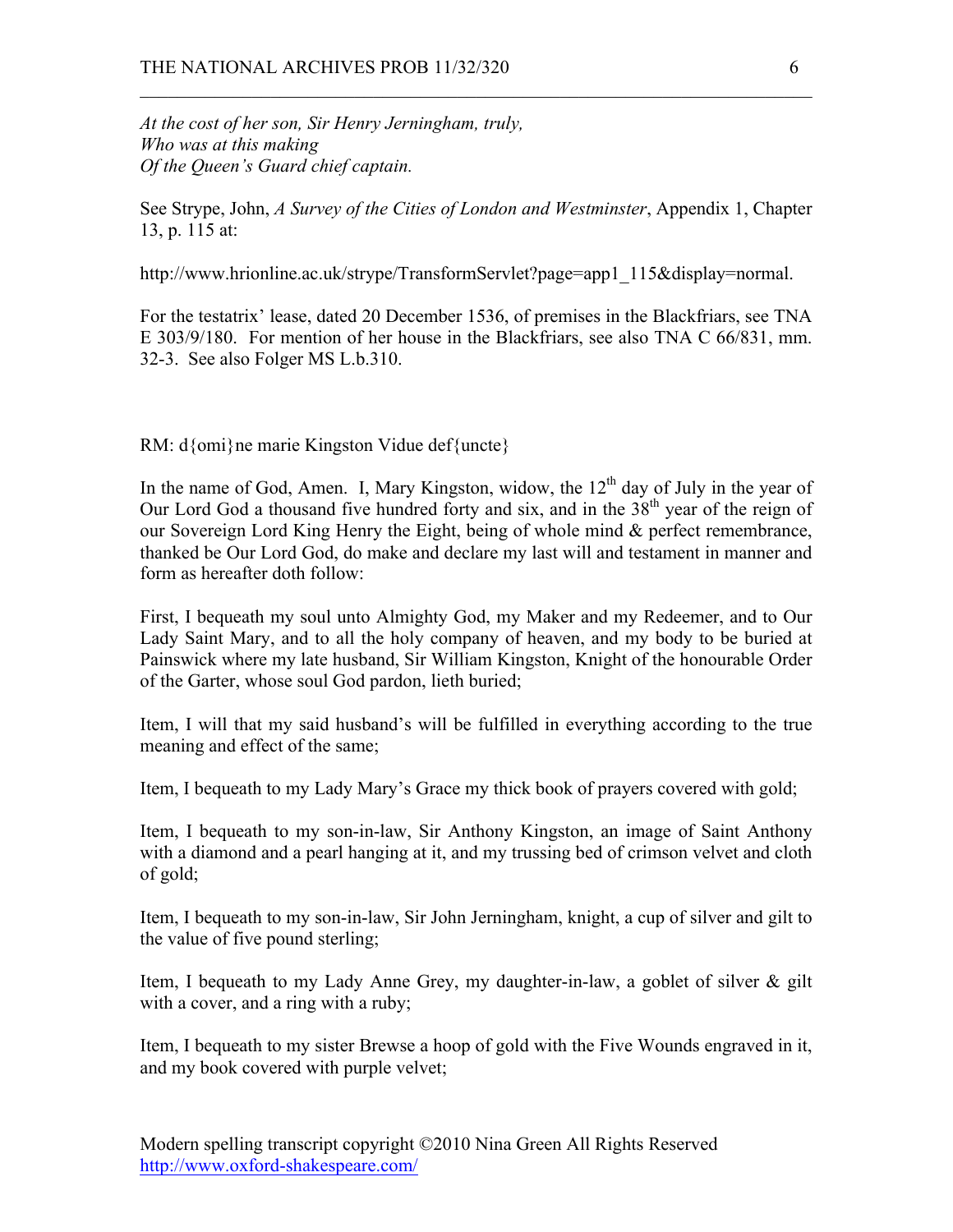Item, I bequeath to my sister Seyntclere, wife to Sir John Seyntclere, knight, a gown of black velvet and a kirtle of tawny satin, and a pair of beads of cassaydown [=cassidoine, chalcedony] gauded with gold;

 $\mathcal{L}_\text{max}$  , and the contribution of the contribution of the contribution of the contribution of the contribution of the contribution of the contribution of the contribution of the contribution of the contribution of t

Item, I bequeath to my niece, Elizabeth, her daughter, a kirtle of black velvet;

Item, I bequeath to my nephew, John Brewse, a brooch of gold with the picture of Mary Magdalene engraved therein;

Item, I bequeath to my cousin, Sir Walter Stonor, knight, my best standing cup, and to my cousin, his wife, a[n] ale cruse with a cover of silver and gilt;

Item, I bequeath to my servant, Margaret Harrys, my gown of French black & my kirtle of black satin, and a salt of silver  $\&$  gilt with a cover to the value of four marks sterling, a dozen of silver spoons that be in a case, and a cruse of silver and gilt to the value of four marks sterling, and a nut with a foot and a cover of silver and gilt with a portcullis in the top, and twenty pounds in money;

Item, I will that the said Margaret shall have for term of her [f. 168v] life only all that messuage, lands, tenements  $\&$  hereditaments with their appurtenances lying  $\&$  being in the parish of Leyton in the county of Essex which I lately purchased of George Baldock, without any rent, suit or service therefore to do, yield or pay unto my heirs for the same during her said life;

Item, I give to the said Margaret the bedding which is in her chamber at my house late belonging to the Blackfriars in London, and all things that belongeth to her chamber, and a sparver of tawny satin and blue, and I charge my executors that they see tha[t] the said Margaret have all my said legacies to her bequeathed as is aforesaid without any diminution thereof;

Item, I bequeath to Johanne Stempe five marks in money if she be in my service when it shall please God I shall depart out of this world;

Item, I bequeath to every of my servants that shall fortune to be in my service at the time of my decease their whole year's wages;

Item, I bequeath £6 13s 4d to Sir William Blackburn, priest, for to say Mass and pray for the souls of me  $\&$  my said husband one whole year next after my decease;

Item, I bequeath to Mary Vyolet a little salt of mother pearl made like a ship, and thirty shillings in money;

Item, I bequeath to Johanne Haynes four pounds in money, to be bestowed to her most profit by the discretion of the overseers of this my will;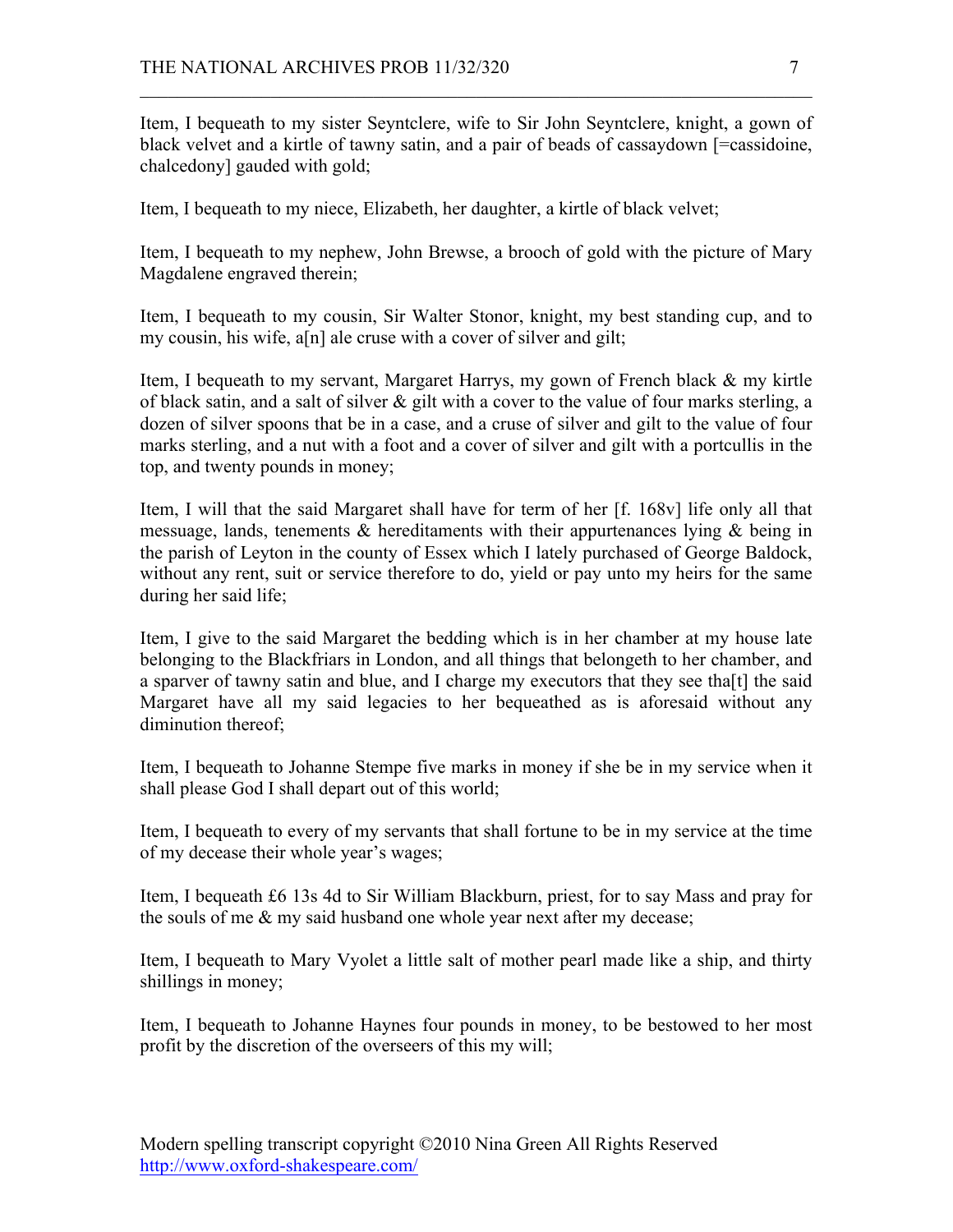Item, I bequeath to my son, Henry Jerningham, my farm of Bidfield in the county of Gloucester, and all the term of years which I have yet to come in the same farm, with the stock of sheep thereupon being, and all things thereto belonging;

 $\mathcal{L}_\text{max}$  , and the contribution of the contribution of the contribution of the contribution of the contribution of the contribution of the contribution of the contribution of the contribution of the contribution of t

Item, I will that Mary Jerningham, daughter to my said son, Henry Jerningham, shall immediately after my decease have to her and to the heirs of her body lawfully begotten my chief mansion house in Leyton aforesaid, and also all barns, stables, orchards, gardens to the same pertaining or belonging, and also all my lands, tenements, meadows, leasows, pastures, rents, reversions, services and hereditaments with their appurtenances lying and being in the parish of Leyton aforesaid which I lately purchased of John Plumsted, and also all that my messuage, lands, tenements & hereditaments with their appurtenances lying in Walthamstow in the said county of Essex late in the holding of John Perryng, and if the said Mary fortune to decease without heir of her body lawfully begotten, then I will that all the said messuages, lands, tenements  $\&$  other the premises with their appurtenances shall remain unto my said son, Henry Jerningham,  $\&$  to his heirs forever;

And I will that the said Mary shall have all the stuff & utensils of household which is and remaineth in my said chief mansion house;

And further I bequeath unto the said Mary a long chain of gold writhen, and two of my best tablets of gold, and two of my best pomanders of gold, and also a flower of gold made like a gillyflower set with diamonds;

Item, I bequeath to my daughter-in-law, Margaret Hasset [=Blennerhasset], a cruse of silver and gilt to the value of four marks sterling;

Item, I bequeath to Johanne Johnson, my servant, being a poor woman, her whole year's wages and ten shillings in money for her reward;

Item, I bequeath to Cecily Barnes, servant to my Lady Mary's Grace, a pomander of gold fashioned like a pear;

Item, all the residue of my goods unbequeathed, as well movable as unmovable, after that my debts and legacies be paid and delivered, my will fulfilled and my funerals finished, I freely give and bequeath them unto my said son, Henry Jerningham, whom I make my sole executor of this my will and testament, and I charge him upon my blessing that he see this my will performed to his power, and to cause my body to be buried according as is expressed in this my will, and to bestow about my burial, as well in black cloth for my friends and servants as in other things by the discretions of the overseers of this my testament, a hundred marks in money, the which I bequeath for that purpose;

Furthermore I make my said cousin, Sir Walter Stonor, knight, and John Ryther, esquire, to be the supervisors of this my last will;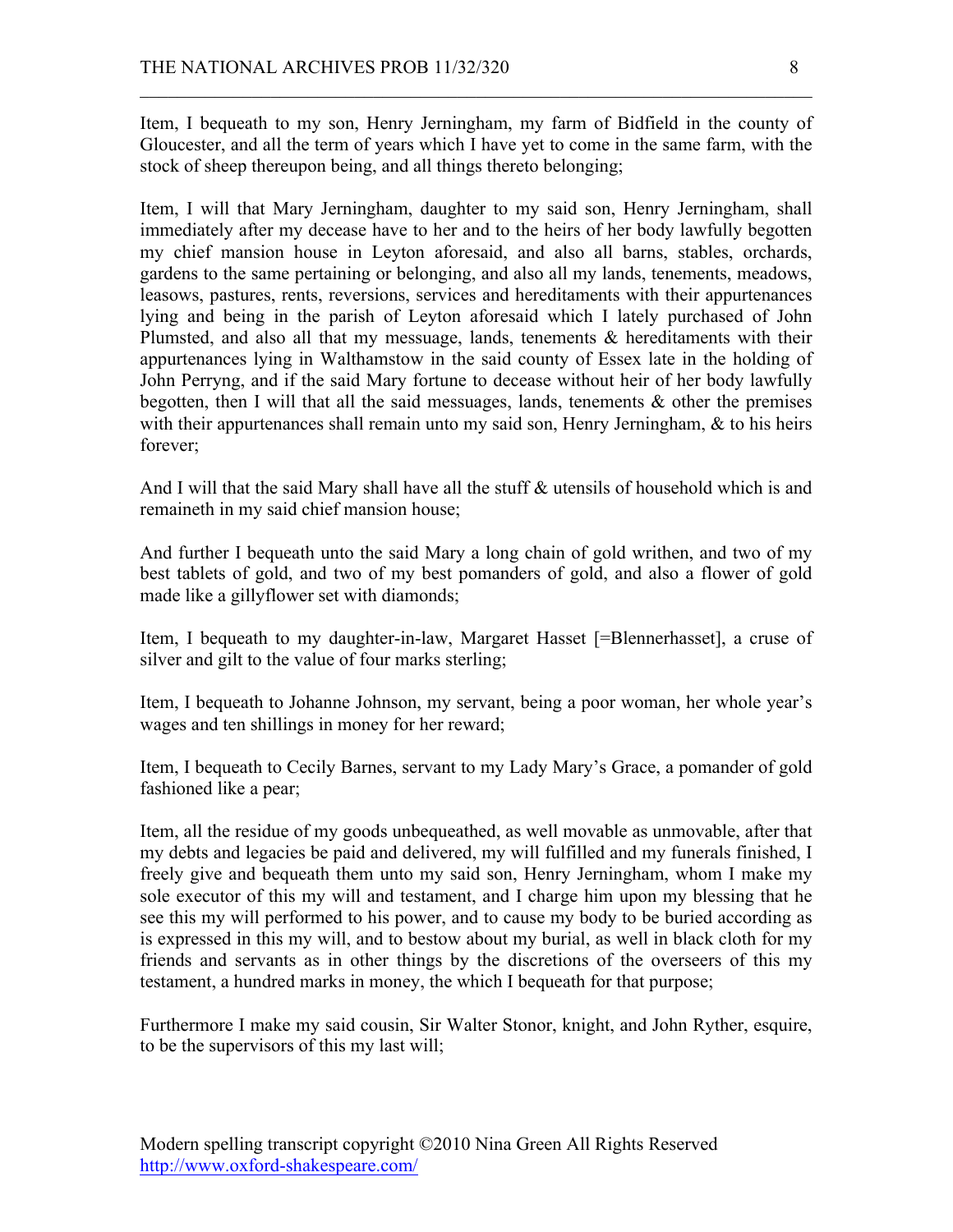Item, I bequeath to my said cousin, Sir Walter Stonor, for his pains to be taken therein, £4 sterling;

 $\mathcal{L}_\text{max}$  , and the contribution of the contribution of the contribution of the contribution of the contribution of the contribution of the contribution of the contribution of the contribution of the contribution of t

Item, I bequeath to the said John Ryther for his pains to be taken therein a cup of silver to the value of £4 sterling;

Item, I bequeath to George Bartelmewe, servant to the said Mr Seyntclere, 40s in money towards his finding;

Item, I bequeath to Thomas which useth to serve me in my kitchen 40s sterling;

In witness of all which premises I, the said Dame Mary Kingston, to this present will  $\&$ testament have subscribed my name. Mary Kingston

LM: Codicillus eiusd{em} D{omi}ne Marie

This schedule made the  $22<sup>nd</sup>$  day of August in the year of Our Lord God a thousand [f. 169r] five hundred forty and eight, I, Mary Kingston, widow, the said day and year calling to my remembrance th' estate of this present time, do desire and require my executor that where I willed my body to be buried at Painswick by the body of my late husband, Sir William Kingston, knight, deceased, my said body to be buried in the parish church where it shall please God to call me to his mercy;

Also by this my codicil I revoke the gift of the bed of crimson velvet and cloth of gold paned, embroidered with letters, afore in my will given and bequeathed to Sir Anthony Kingston; I will and bequeath the same to Mary Jerningham, daughter to my son, Henry, as parcel of the implements of my mansion house in Leyton;

Also I give to the said Mary a pair of flagons of silver with a chain of silver; one pair of pots of silver parcel gilt; one basin and one ewer of silver parcel gilt; a round basin of silver, barber fashion, and one ewer of silver to the same; one pair of salts of silver all gilt with one cover to the same; three bowls with one cover, all of silver gilt; two gilt cruses, large, of silver, and 4 smaller cruses of silver all gilt;

Also I give and bequeath to my Lady Mary's Grace one piece of gold coined with th' arms of Spain upon it;

Also I give her six portagues of gold coined;

I give to Elizabeth Ryther my little book of gold with a prayer to the Sacrament, and also one ring of gold with the Five Wounds, and also in ready money I give her £6 13s 4d;

Item, I give and bequeath to Elizabeth Chinborne my best gown of black satin, and five pounds in money;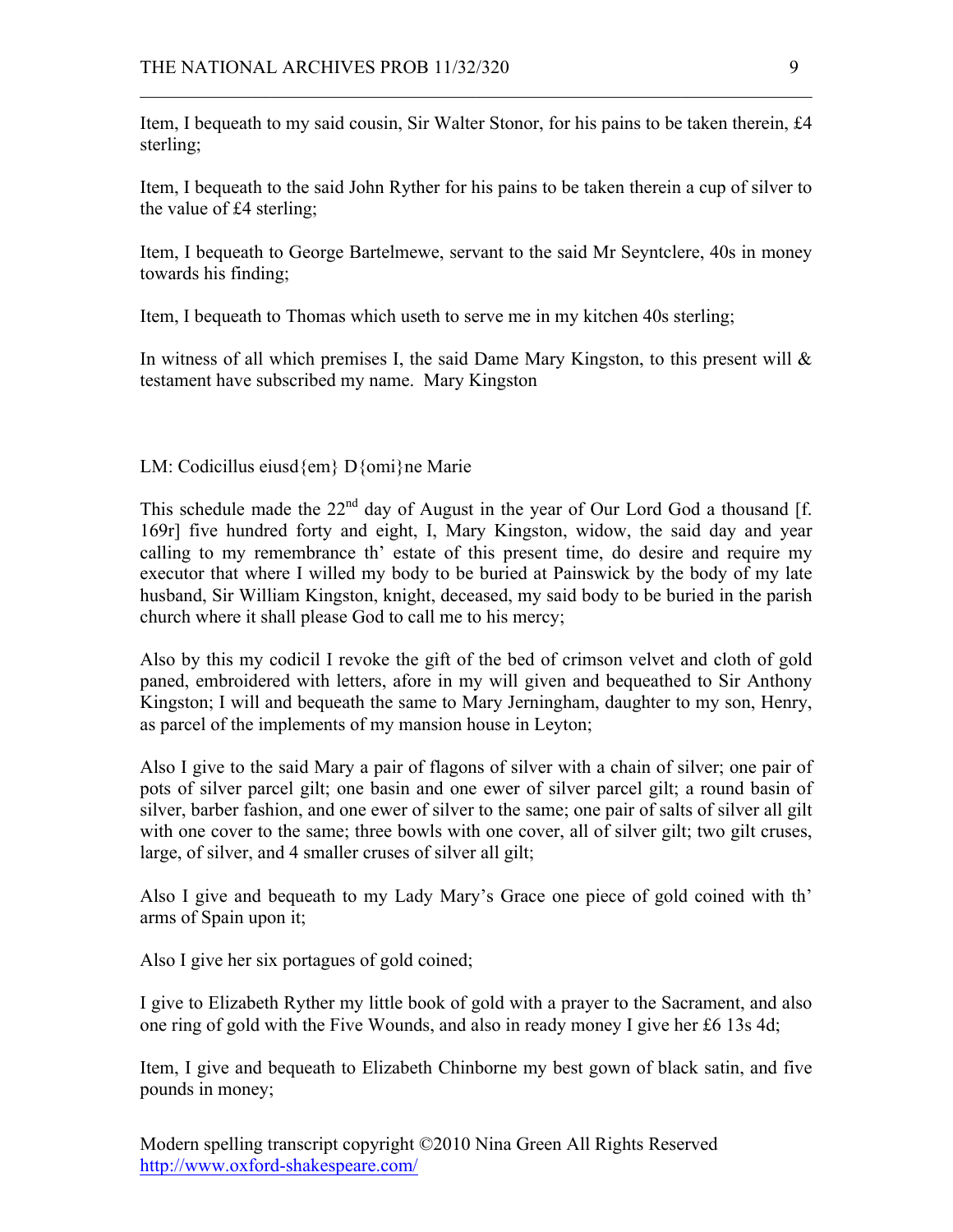I give and bequeath to Ann Gunfyld my gown of black damask, and four pounds in money;

 $\mathcal{L}_\text{max}$  , and the contribution of the contribution of the contribution of the contribution of the contribution of the contribution of the contribution of the contribution of the contribution of the contribution of t

I give to Johan Johnson 26s 8d in money, and one whole year's wages;

I give to Great Alice her whole year's wages, and 20s in ready money;

I give to my cousin Westbone his whole year's wages, and 53s 4d in money;

I give to William Morant twenty pounds in angels, and my ring of gold with a sapphire;

I give and bequeath to John Ryther, esquire, Cofferer of the King's Majesty's honourable Household, my ring of gold with a turquoise, the greatest;

Also I give and bequeath to all my servants of household that shall be within my house at the time of my departure, over and besides their whole year's wages in my will afore bequeathed, every of them one quarter wages;

Also I will my house to be kept the space of two months next after my departure for the comfort of my poor servants and relief of the poor people;

Also I give to the vicar of Leyton for tithes forgotten 20s, to the parson of Walthamstow 10s, to the vicar of Painswick 20s, to the poor inhabitants within the parish of Somerleyton in Suffolk 40s;

Also I give to my son, Henry Jerningham, my goblet of gold with a cover graven with mullets and crankets, charging him of my blessing that the same may remain from heir to heir so long as it will endure;

Also I give to my daughter Frances, his wife, my ring of gold with a burage [=bridge?] of diamonds;

Also I give her two rings of gold with pointed diamonds, and my ring of gold with a ruby, and my tablet of gold with divers leaves of gold portured with images.

Probatum fuit h{uius}mo{d}i testamentu{m} cu{m} codicillo coram d{omi}no Cant{uariensis} Archiep{iscop}o apud London xxvo die Ianuarij Anno d{omi}ni Mill{es}imo qui{n}gentesimo xlviijo Iuramento Dauid Clapham procuratoris Henrici Iernyngh $\{a\}$ m ex $\{$ ecutoris $\}$  in h $\{$ uius $\}$ mo $\{d\}$ i testamento no $\{m\}$ i $\{n\}$ at $\{i\}$  Cui Comissa fuit admi{nistra}cio om{n}i{um} bonor{um} &c De bene &c Ac de pleno In{uenta}rio &c exhibend $\{o\}$  Ad s $\{an\}c\{t\}$ a dei Eu $\{a\}$ ngelia Iurat $\{i\}$